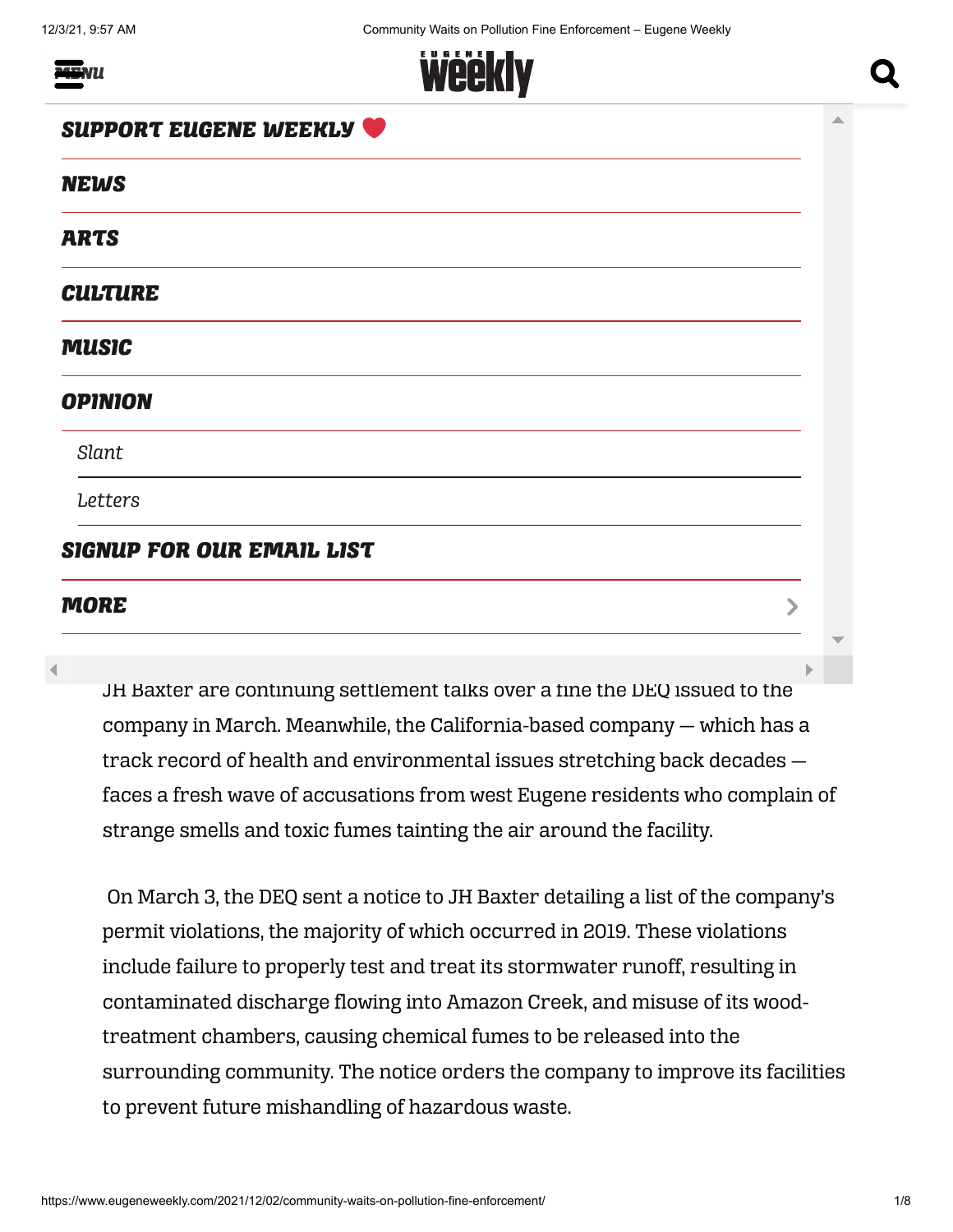JH Baxter appealed the notice on March 24. The appeal requested a contested case hearing and "an informal discussion with DEQ prior to such contested case hearing."

According to DEQ Public Affairs Specialist Dylan Darling, JH Baxter and the DEQ have engaged in settlement talks since the company filed the appeal. If the two can't agree on a settlement, the case would be sent to the Office of Administrative Hearings, where a judge would decide in a contested case hearing whether or not Baxter is obligated to comply with the original DEQ notice and pay the fine.

In this case, if a judge sides with JH Baxter, then the company will not have to comply with the DEQ's orders and will get out of having to pay the full fine, Darling says.

But while negotiations continue, west Eugene residents are complaining of worsening foul odors coming from the Baxter facility, making it difficult to breathe.

Jeremy Aasum lives with his wife off of Royal Avenue, near Petersen Park in west Eugene. He says air pollution in the area, which usually smells like burning rubber, fluctuates wildly, often peaking late in the evening or in the early hours of the morning. While he says air quality in west Eugene reached a low point in 2019, the year the violations in the DEQ notice occurred, the past few weeks have seen an increase in the sickening odors.

"Recently, it's definitely been picking up, almost as bad as it was in 2019," Aasum says. "There's been a few days when we can't go outside, because it's that bad."

Aasum is a community representative for the West Eugene Community Engagement Core Team, a group of community members and representatives from organizations like the Lane Regional Air Protection Agency (LRAPA), the DEQ, Eugene-based environmental advocacy group Beyond Toxics and the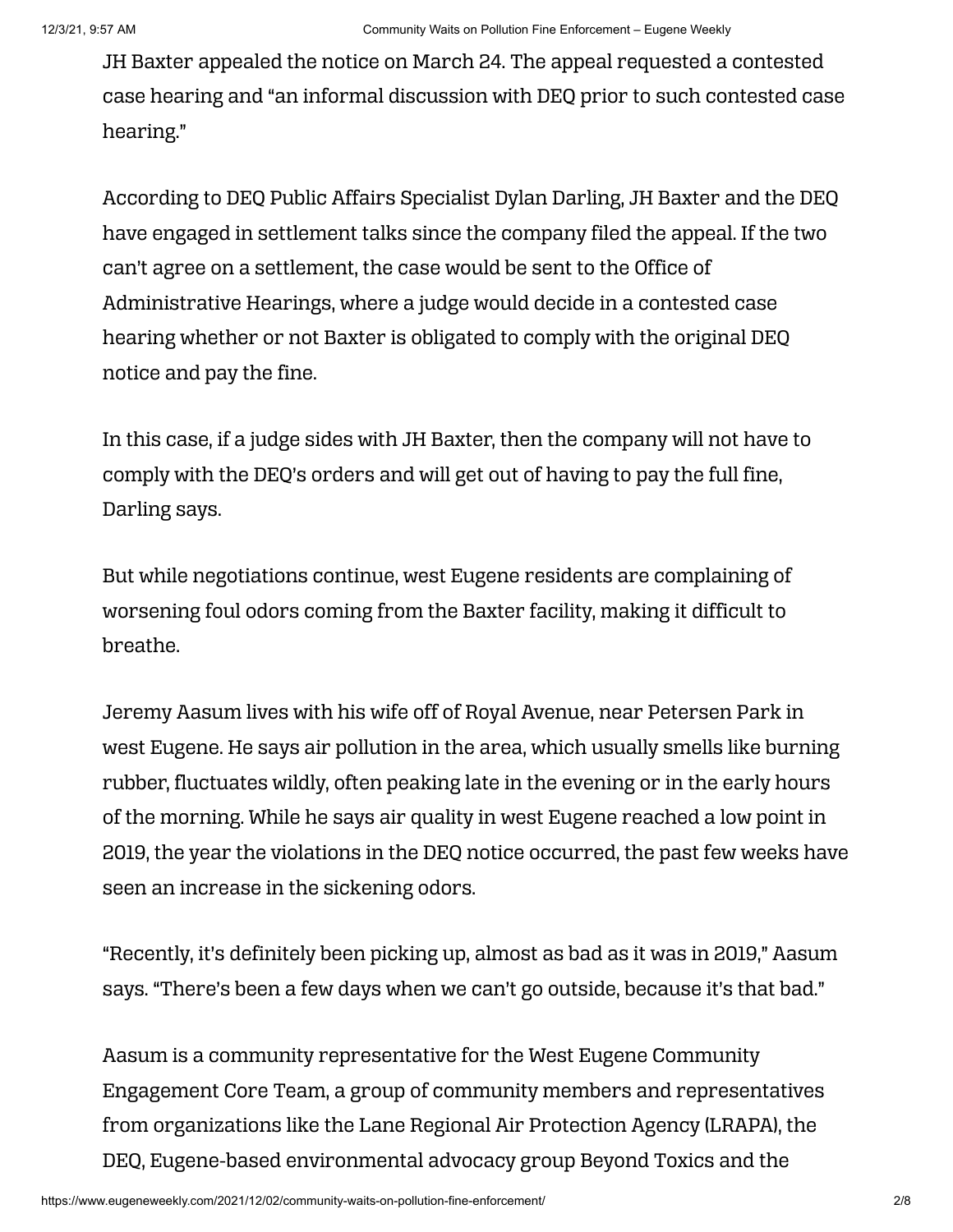Oregon Health Authority (OHA) that meet regularly to discuss issues related to JH Baxter. Based on discussion he's had with regulators and JH Baxter's history of dodging regulations, Aasum says he's doubtful that any fines imposed on the company will stop it from violating its permits and harming the community in the future.

"It's this big swirling mess of everybody pointing fingers at everybody else," Aasum says. "Baxter should not be allowed to violate its permit over and over again, and just write it off as the cost of doing business."

But DEQ hazardous waste inspector Killian Condon says that past enforcement actions by the DEQ have worked.

"They have changed practices on site because of these enforcement actions," Condon says. "It may not necessarily mean that the odors aren't still there, because certain industries have smells associated with them."

The effectiveness of the most recent enforcement actions, however, depends on the outcome of Baxter's appeal, according to Darling.

In the appeal, Baxter states that the fines issued are inappropriate and says the company did properly test and treat its stormwater runoff and made efforts to improve its waste handling. According to the appeal, runoff from the facility did flow into Amazon Creek, but this was due to heavy rains, not the company's negligence.

The appeal also says the company acted within the grounds of its stormwatertreatment permit and that the DEQ has no authority to issue fines regarding its wood-treatment chambers, which the company claims falls under the jurisdiction of LRAPA, not the DEQ.

The company may also have the opportunity to invest in a Supplemental Environmental Project (SEP) in lieu of paying the full fine, Darling said.